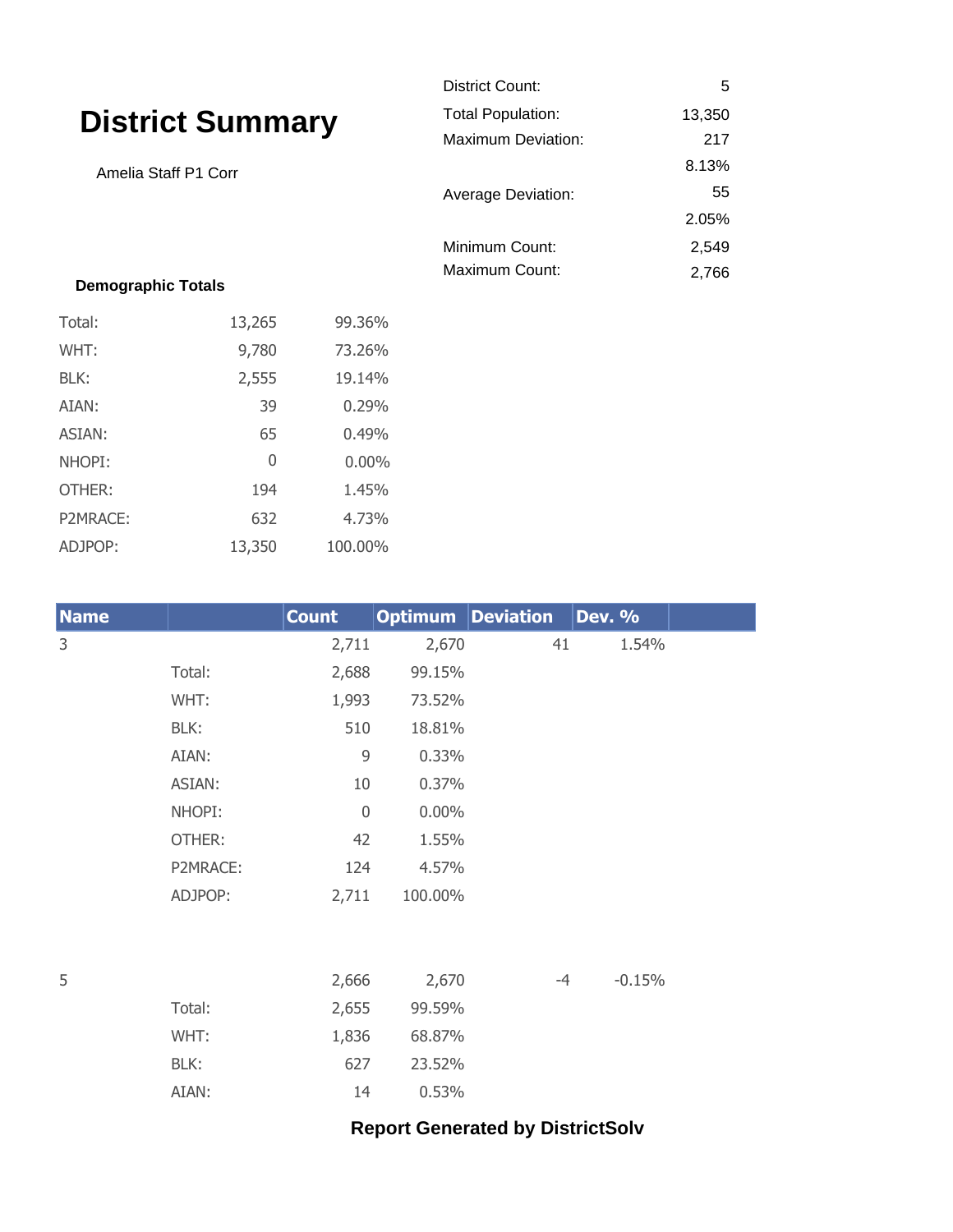| ASIAN:   | 18    | $0.68\%$ |
|----------|-------|----------|
| NHOPI:   | 0     | $0.00\%$ |
| OTHER:   | 44    | 1.65%    |
| P2MRACE: | 116   | 4.35%    |
| ADJPOP:  | 2,666 | 100.00%  |
|          |       |          |

| 1 |          | 2,549 | 2,670    | $-121$ | $-4.53%$ |
|---|----------|-------|----------|--------|----------|
|   | Total:   | 2,535 | 99.45%   |        |          |
|   | WHT:     | 1,806 | 70.85%   |        |          |
|   | BLK:     | 503   | 19.73%   |        |          |
|   | AIAN:    | 6     | 0.24%    |        |          |
|   | ASIAN:   | 7     | 0.27%    |        |          |
|   | NHOPI:   | 0     | $0.00\%$ |        |          |
|   | OTHER:   | 32    | 1.26%    |        |          |
|   | P2MRACE: | 181   | 7.10%    |        |          |
|   | ADJPOP:  | 2,549 | 100.00%  |        |          |
|   |          |       |          |        |          |

| 2 |          | 2,766 | 2,670    | 96 | 3.60% |
|---|----------|-------|----------|----|-------|
|   | Total:   | 2,751 | 99.46%   |    |       |
|   | WHT:     | 2,124 | 76.79%   |    |       |
|   | BLK:     | 452   | 16.34%   |    |       |
|   | AIAN:    | 7     | 0.25%    |    |       |
|   | ASIAN:   | 21    | 0.76%    |    |       |
|   | NHOPI:   | 0     | $0.00\%$ |    |       |
|   | OTHER:   | 33    | 1.19%    |    |       |
|   | P2MRACE: | 114   | 4.12%    |    |       |
|   | ADJPOP:  | 2,766 | 100.00%  |    |       |
|   |          |       |          |    |       |

| 4 |        | 2,658 | 2,670  | $-12$ | $-0.45%$ |
|---|--------|-------|--------|-------|----------|
|   | Total: | 2,636 | 99.17% |       |          |
|   | WHT:   | 2,021 | 76.03% |       |          |
|   | BLK:   | 463   | 17.42% |       |          |
|   | AIAN:  | 3     | 0.11%  |       |          |
|   | ASIAN: | 9     | 0.34%  |       |          |

## **Report Generated by DistrictSolv**